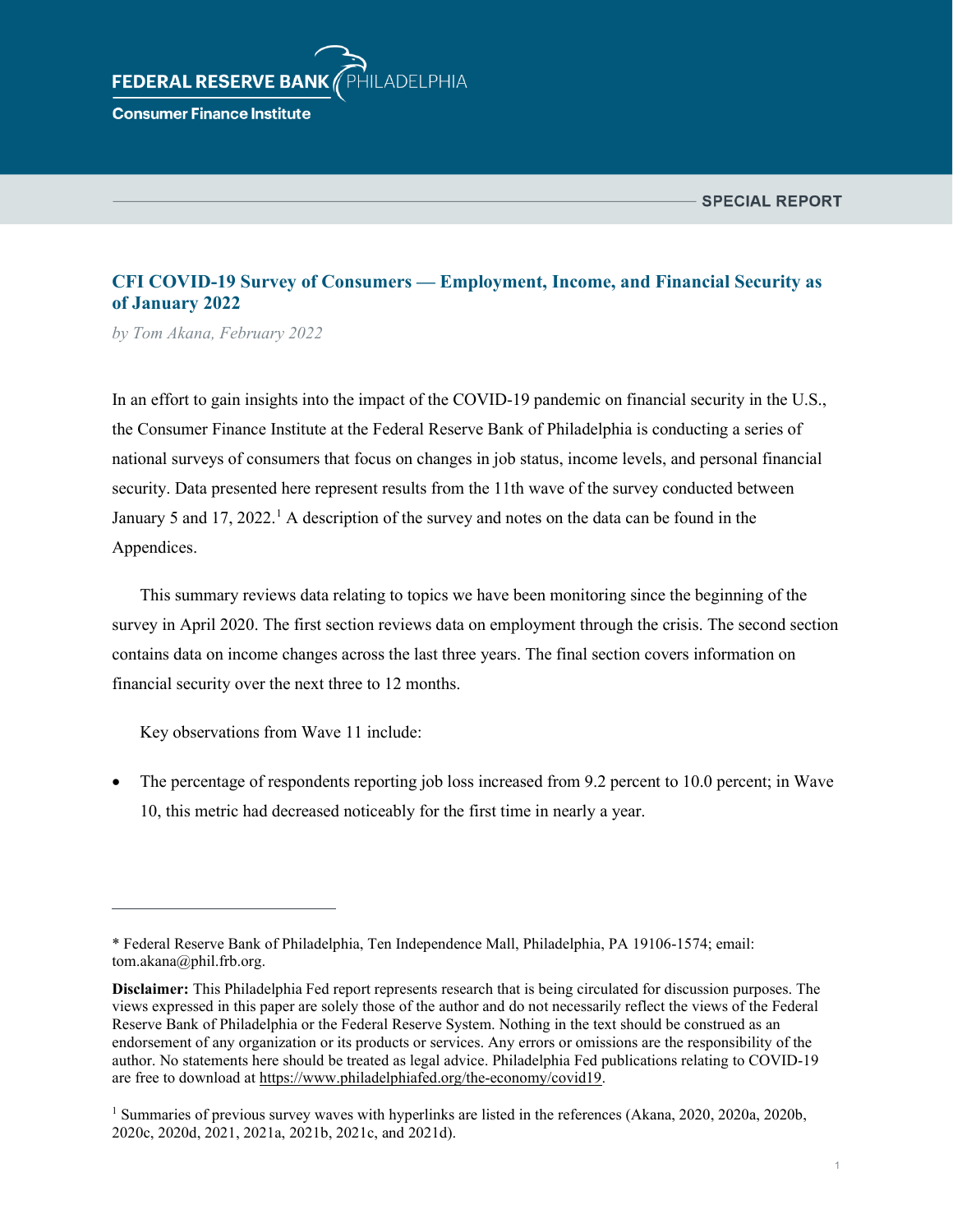- After increasing steadily since the first months of the crisis, the percentage of respondents working onsite and the percentage of those working normal hours both decreased slightly.
- Lower-earning respondents, who had reported that job losses had decreased since Wave 8 in April 2021, reported increased job losses in Wave 11. Those aged 56 and older reported the largest increases in job losses, while job losses for the youngest cohort improved since Wave 10.
- In Wave 10, conducted in October 2021, 19.0 percent of respondents projected that their 2021 income would be lower, and this projection proved true in Wave 11, where 19.0 percent reported that their full-year income had decreased. Respondents to surveys from earlier in 2021 were slightly less pessimistic, with less than 17 percent expecting lower incomes.
- Respondents who are lower-earning, female, or non-White were more likely to report decreases in their income year-over-year than other groups.
- Concerns about making ends meet over the next three to 12 months continue to rise. Those concerns are now nearly as high as we saw in the first two waves of the survey conducted in April and May 2020.

#### **Employment During the Crisis**

Wave 11 in January 2022 shows a reversal of two trends that we have observed since Wave 7, which was conducted one year prior in January 2021. After increasing from 55.1 percent to 74.0 percent between January and October 2021, the percentage of working respondents who are doing their jobs onsite decreased in January 2022, indicating a shift toward more remote work (**Figure 1**). The percentage of respondents working their normal hours has remained relatively flat since July 2021 (Wave 9), ranging between 71.9 percent and 73.0 percent. In Wave 11, the rate of job losses reported among respondents lost nearly half of the improvement seen in Wave 10, increasing to 10.0 percent after its first noticeable decrease to 9.2 percent in the previous wave (**Figure 2**).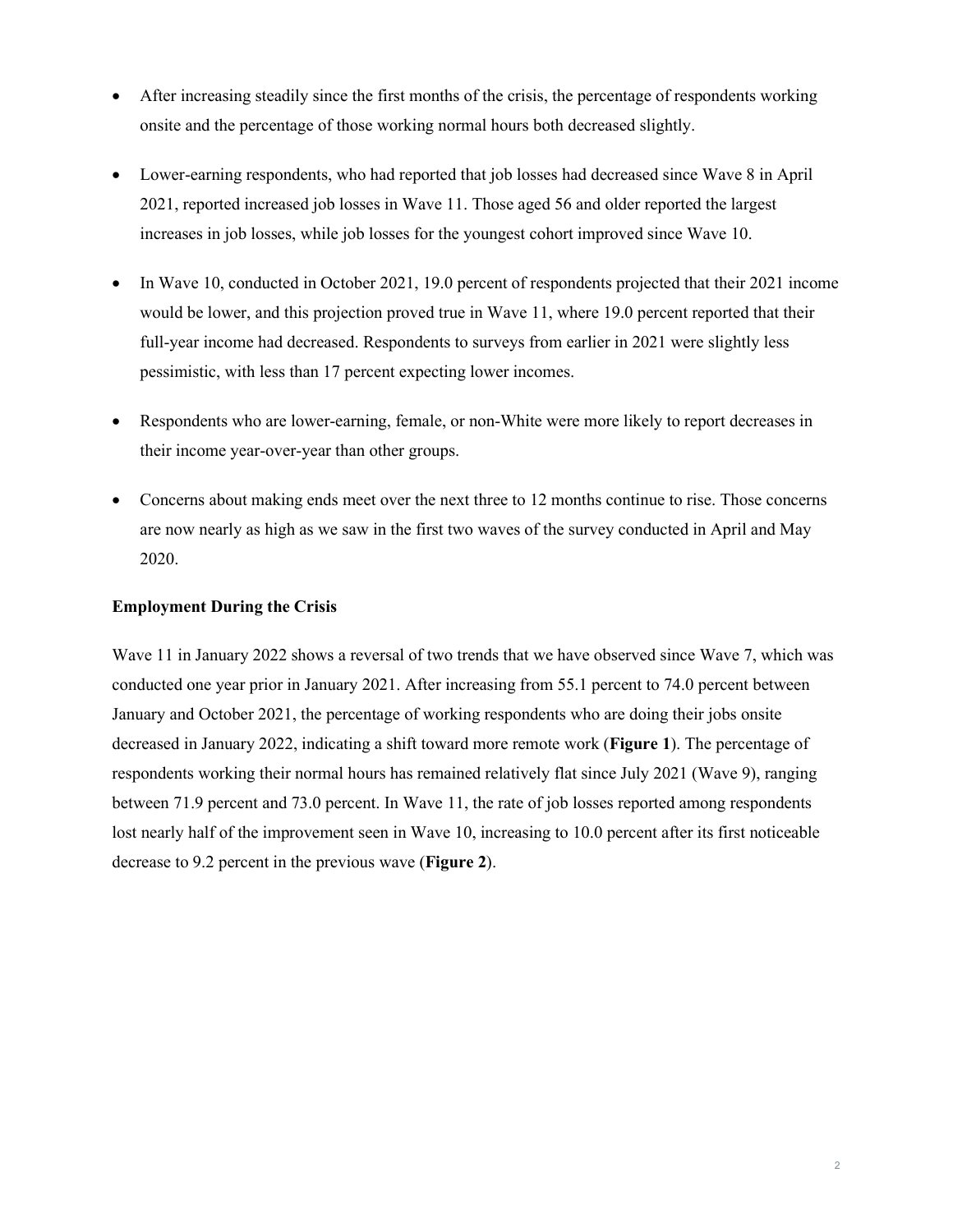

# Work Location and Schedule

**Figure 1** — Source: Federal Reserve Bank of Philadelphia *CFI COVID-19 Survey of Consumers* 



**Figure 2** — Source: Federal Reserve Bank of Philadelphia *CFI COVID-19 Survey of Consumers*

Between Waves 8 and 10, respondents earning less than \$40,000 reported steadily improving rates of job losses (Akana, 2021d). In the new year, those gains have been nearly eliminated; job losses in that cohort increased from 19.6 percent to 21.0 percent, eliminating nearly one-third of the gains we have seen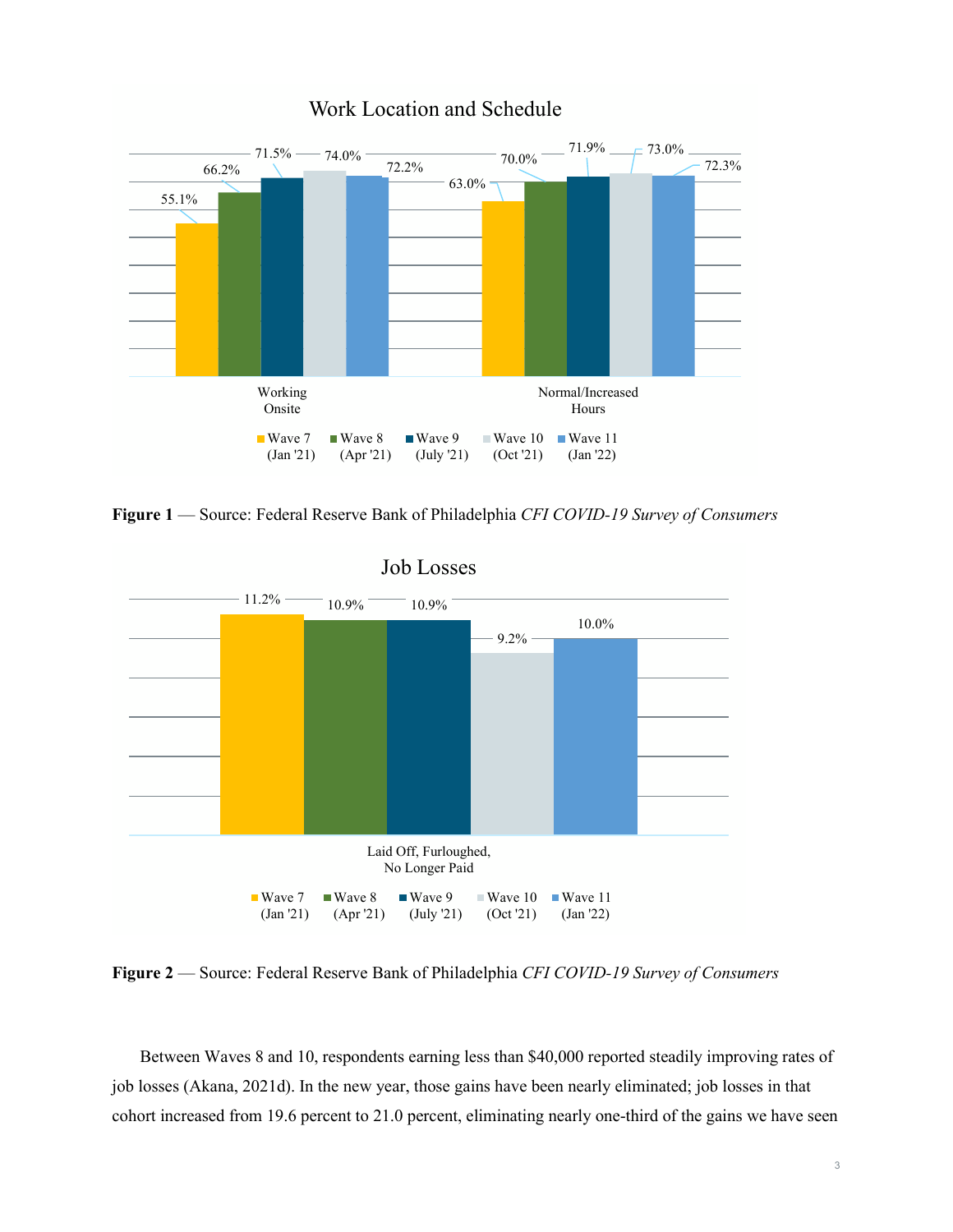since April 2021's Wave 8 (**Table 1**). Job losses increased for all respondents earning less than \$125,000, although the size of the increase was smaller for those earning more. Those earning \$125,000 or more reported slightly lower job losses, continuing an improvement that has been happening since July 2021.

| <b>Percentage of Respondents</b> | <b>Wave 8</b> | Wave 9        | Wave 10         | Wave 11       |  |  |
|----------------------------------|---------------|---------------|-----------------|---------------|--|--|
| <b>Reporting Job Loss (by</b>    | (April 5–23,  | $(July 5-16,$ | $(Oct. 4-12, )$ | $(Jan. 5-17,$ |  |  |
| Income)                          | 2021)         | 2021)         | 2021)           | 2022)         |  |  |
| $<$ \$40,000                     | 24.3%         | $20.1\%$      | 19.6%           | 21.0%         |  |  |
| $$40,000 - $75,000$              | 11.9%         | $12.7\%$      | $8.6\%$         | $10.1\%$      |  |  |
| $$75,000 - $125,000$             | $4.2\%$       | $6.9\%$       | $4.4\%$         | $5.5\%$       |  |  |
| $$125,000+$                      | $4.5\%$       | $4.5\%$       | $4.2\%$         | $3.7\%$       |  |  |

**Table 1** *—* Source: Federal Reserve Bank of Philadelphia *CFI COVID-19 Survey of Consumers* 

After reporting improvements in job losses across all age ranges in Wave 10, respondents from the youngest cohort (younger than 36) were the only group to continue to see improvements, dropping from 10.1 percent to 9.0 percent between October 2021 and January 2022 (**Table 2**). The largest increase in job losses was for those nearing retirement age; losses among respondents between 56 and 65 years old rose from 8.3 percent to 10.4 percent (while the change in those aged 66 and older is larger; that population is small, so the job loss rates are volatile).

| <b>Percentage of Respondents</b><br><b>Reporting Job Losses (by Age)</b> | Wave 8<br>(April 5–23,<br>2021) | Wave 9<br>$(July 5-16,$<br>2021) | Wave 10<br>$(Oct. 4-12, )$<br>2021) | Wave 11<br>$(Jan. 5-17,$<br>2022) |  |  |
|--------------------------------------------------------------------------|---------------------------------|----------------------------------|-------------------------------------|-----------------------------------|--|--|
| $18-35$ Years                                                            | $10.7\%$                        | $12.0\%$                         | $10.1\%$                            | $9.0\%$                           |  |  |
| $36 - 55$ Years                                                          | $10.3\%$                        | $9.2\%$                          | 8.9%                                | $9.9\%$                           |  |  |
| $56-65$ Years                                                            | 11.9%                           | 11.4%                            | $8.3\%$                             | 10.4%                             |  |  |
| $66+Years$                                                               | 15.8%                           | 23.7%                            | 10.6%                               | $17.1\%$                          |  |  |

**Table 2** — Source: Federal Reserve Bank of Philadelphia *CFI COVID-19 Survey of Consumers*

## **Effects of the Crisis on Income**

Beginning in the Wave 8 survey, we fielded questions about income that focused on respondents' fullyear income rather than their income at the time of the survey. Details of the changes can be found in Appendix C.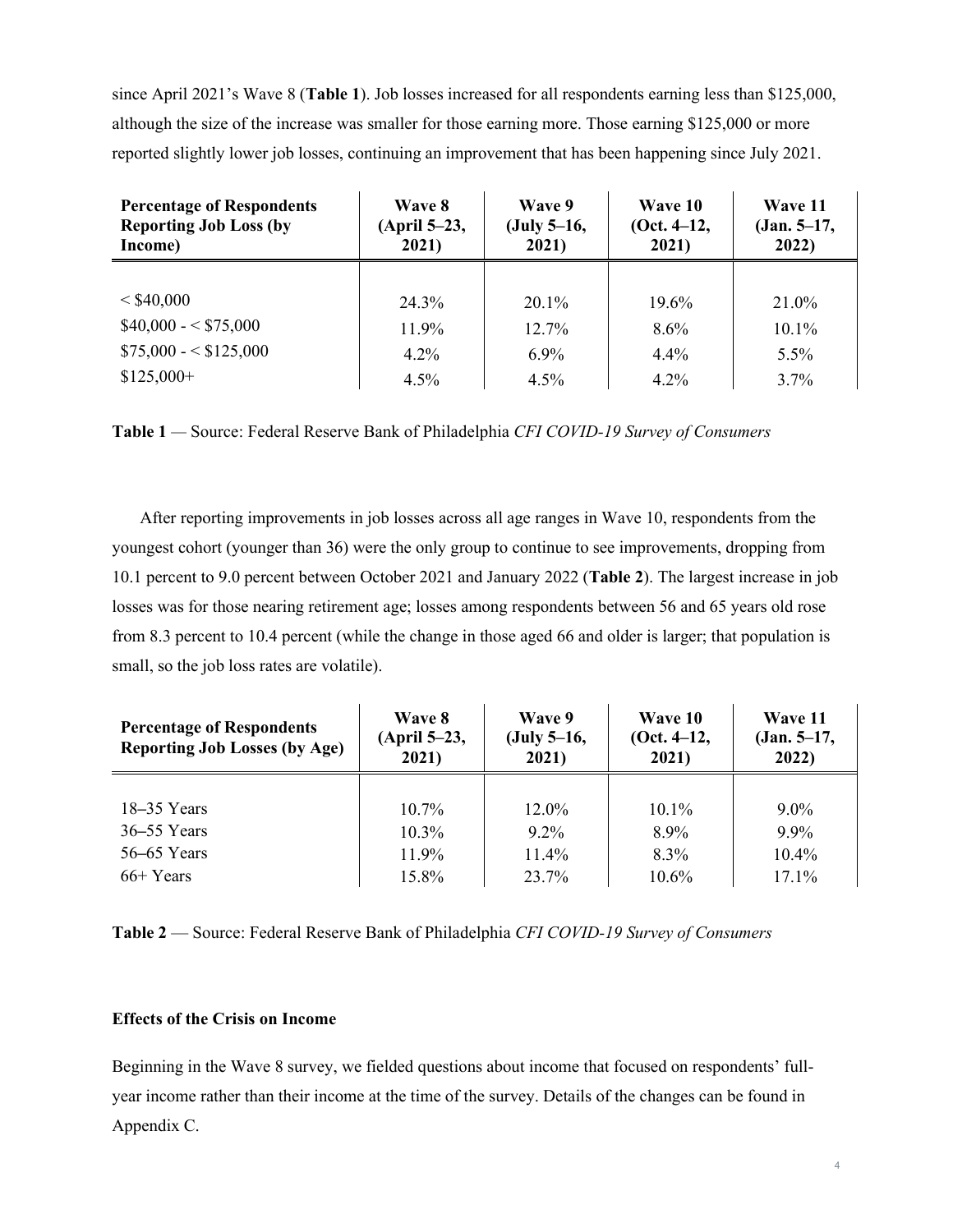In each survey since April 2021, we have asked respondents to consider their income to that point in the year and estimate their income for the remainder to compare their 2021 earnings with their 2020 earnings. Presumably, as they get closer to year-end, respondents will have a more accurate estimation of their earnings for the year, which should increase the accuracy of this comparison, with Wave 11 providing insight into the income respondents experienced throughout the full year.

Comparing the responses from Wave 11 with Wave 10, we saw there was no change in the percentage of respondents who estimated that their income would be lower in 2021 compared with 2020; 19 percent of respondents saw their income decrease last year (**Table 3**). The percentage of people whose incomes increased in 2021 went down slightly between October and January, dropping from 32.6 percent to 31.9 percent, respectively, while just under half of respondents indicated that their income remained the same in 2020 and 2021.

| <b>Comparing Incomes in 2021</b><br>with 2020 | Wave 8<br>(April 5–23,<br>2021) | Wave 9<br>$(July 5-16,$<br>2021) | Wave 10<br>$(Oct. 4-12, )$<br>2021) | Wave 11<br>$(Jan. 5-17,$<br>2022) |  |
|-----------------------------------------------|---------------------------------|----------------------------------|-------------------------------------|-----------------------------------|--|
|                                               |                                 |                                  |                                     |                                   |  |
| My income will be higher                      | 31.4%                           | 32.1%                            | 32.6%                               | 31.9%                             |  |
| My income will be the same                    | 52.4%                           | 51.1%                            | 48.5%                               | 49.2%                             |  |
| My income will be lower                       | 16.1%                           | 16.8%                            | 19.0%                               | $19.0\%$                          |  |

**Table 3** — Source: Federal Reserve Bank of Philadelphia *CFI COVID-19 Survey of Consumers* 

In **Table 4**, we look at the difference between respondents' estimation of their 2021 income at midyear (Wave 9 in July 2021) and at the end of the year (Wave 11 in January 2022). The percentage point change indicates the difference between each population's midyear estimate and what they experienced by year-end. For example, if 15.0 percent of a group reported in midyear that their income would increase over the previous year, and 10.0 percent of the same group reported higher income at year-end, we would note a -5.0 percentage point *over*estimation (more people thought their income would rise than actually experienced it). Conversely, if 20.0 percent reported higher income at year-end, we would report a 5.0 percentage point *under*estimation (because fewer people anticipated an increase before year-end).

Overall, respondents seem to be fairly accurate in their own estimates of income increases at midyear, as the gap between Wave 9 and Wave 11 is -0.2 percentage points (Table 4). At the segment level, we see a different story. Respondents in lower-earning cohorts generally overestimated their incomes at midyear; for example, the percentage of those earning less than \$40,000 who expected higher income in 2021 decreased by 3.7 percentage points between midyear and year-end. Those earning above \$75,000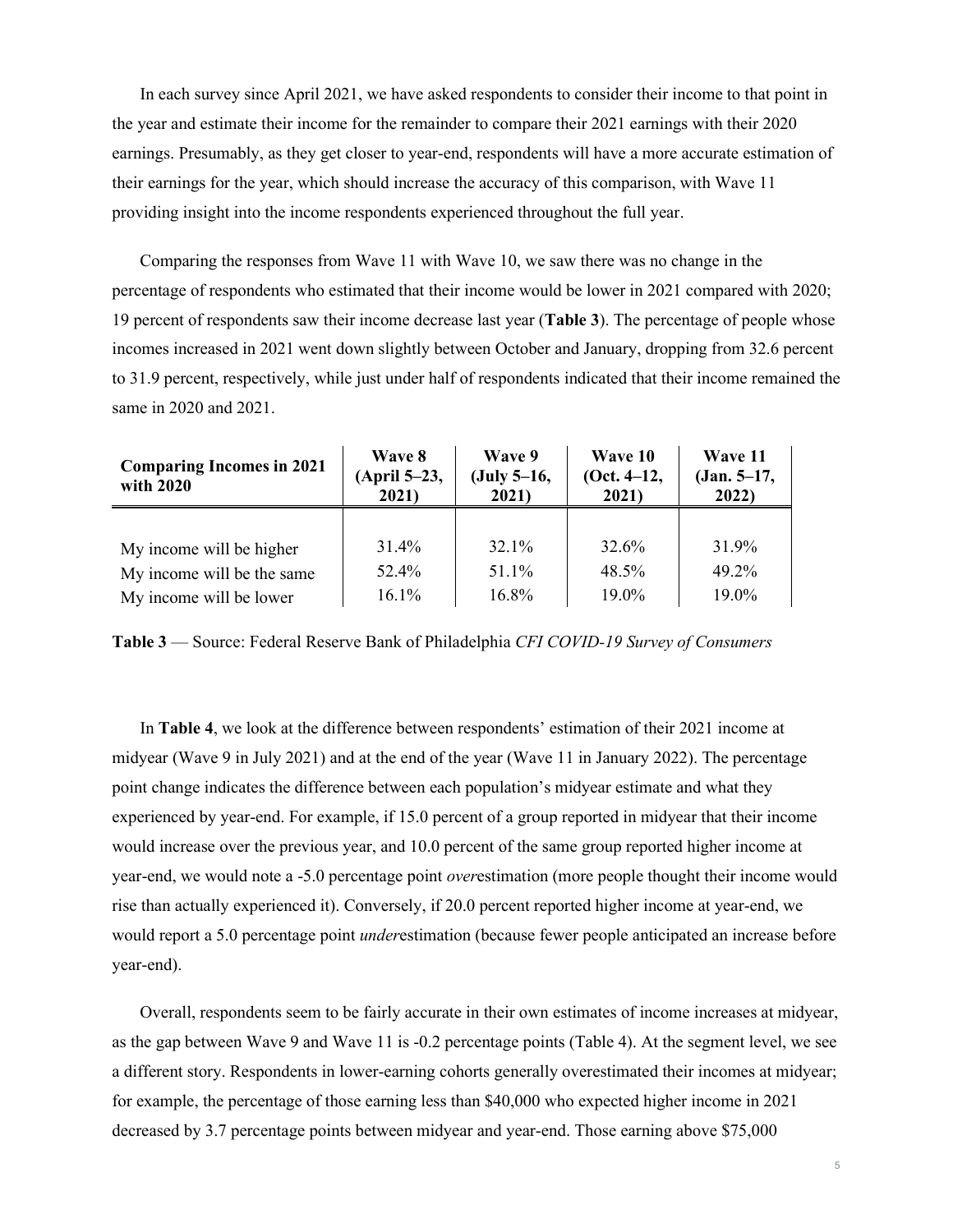underestimated income increases and finished the year with higher rates of increased income. We see similar differences across age ranges, with younger respondents overestimating and older respondents underestimating. The starkest variation appears between racial/ethnic groups. White respondents underestimated their income increases by 3.4 percentage points; Black and Hispanic respondents overestimated their income increases by 8.1 and 4.7 percentage points, respectively.

| <b>Percentage Point Change in</b>  |                         |                        |
|------------------------------------|-------------------------|------------------------|
| <b>Income Expectations Between</b> | <b>Expecting Higher</b> | <b>Expecting Lower</b> |
| July 2021 and January 2022         | <b>Income</b>           | <b>Income</b>          |
|                                    |                         |                        |
| All Respondents                    | $-0.2%$                 | 2.1%                   |
| < \$40,000                         | $-3.7%$                 | 3.8%                   |
| $$40,000 - $75,000$                | $-2.8%$                 | 1.9%                   |
| $$75,000 - $125,000$               | 4.1%                    | 2.1%                   |
| $$125,000+$                        | $3.0\%$                 | $-0.2%$                |
|                                    |                         |                        |
| $18 - 35$                          | $-2.8%$                 | $-1.5%$                |
| $36 - 55$                          | $-0.1%$                 | 4.3%                   |
| $56 - 65$                          | 1.5%                    | 2.5%                   |
| $66+$                              | 2.1%                    | 2.2%                   |
|                                    |                         |                        |
| Male                               | 0.5%                    | 2.0%                   |
| Female                             | $-0.9\%$                | 2.3%                   |
|                                    |                         |                        |
| White (Non-Hispanic)               | 3.4%                    | 1.1%                   |
| African American/Black             | $-8.1\%$                | 9.3%                   |
| Hispanic                           | $-4.7%$                 | 0.4%                   |

**Table 4** — Source: Federal Reserve Bank of Philadelphia *CFI COVID-19 Survey of Consumers*

Generally speaking, more demographic segments underestimated the likelihood that their income would be lower in 2021 (e.g., the percentage estimating a lower income in 2021 rose between midyear and year-end). Overall, the rate of incomes decreasing compared with 2020 increased by 2.1 percentage points between Waves 9 and 11 (Table 4). Across income cohorts, all groups earning less than \$125,000 saw increases of at least 1.9 percentage points, with those earning more than \$125,000 remaining flat. All age groups above 35 years old saw increases of 2.2 percentage points or more; those aged 36 to 55 years old underestimated their incomes by 4.3 percentage points. Black respondents, who were most likely to overestimate the rate that their incomes would increase in 2021, were also the most likely to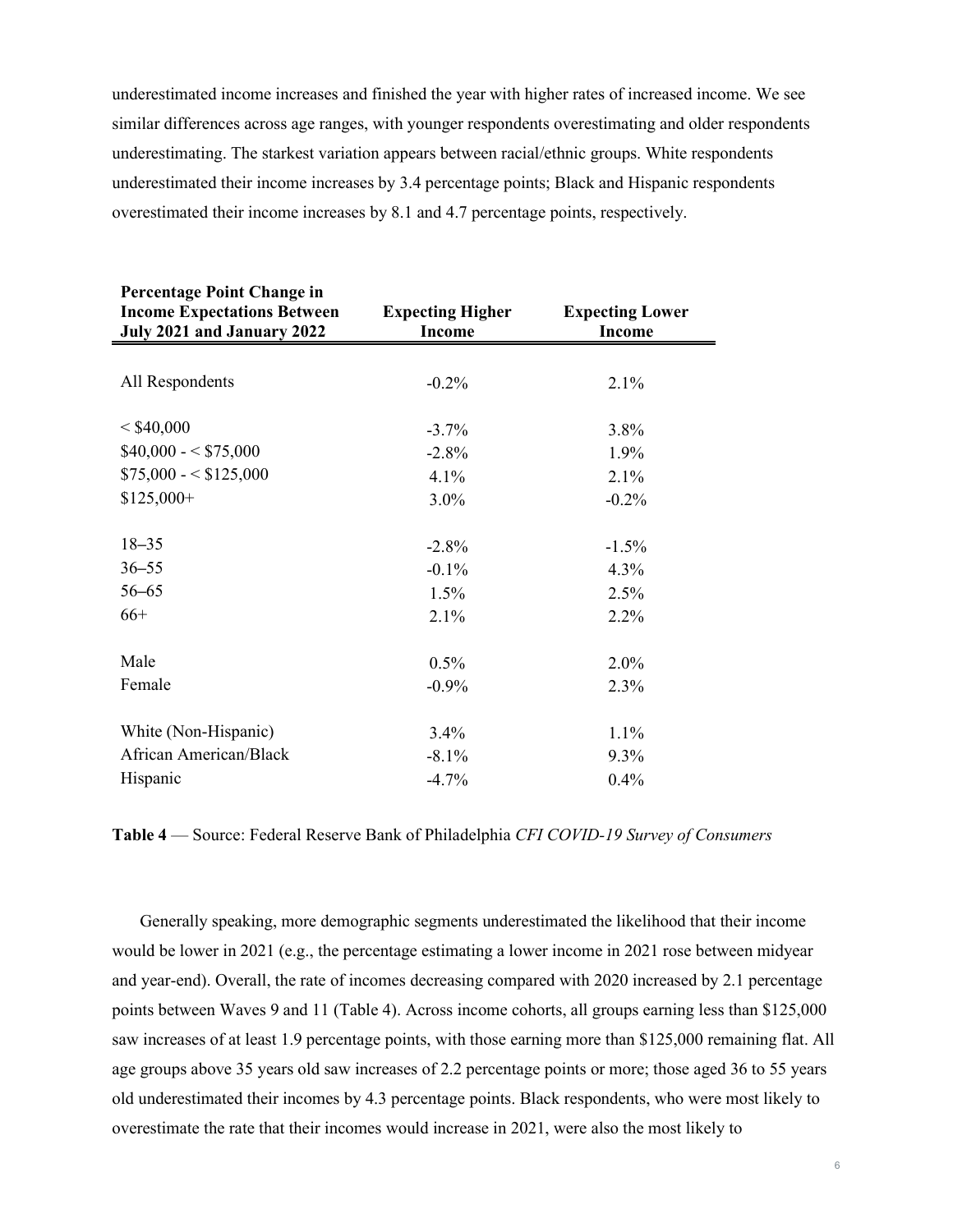underestimate how often their incomes would decrease; we see a 9.3 percentage point increase in the lower-income category for Black respondents between midyear and year-end.

#### **Making Ends Meet**

Since Wave 1 of the survey, we have asked respondents to rate their level of concern about making ends meet over three-, six-, nine-, and 12-month time horizons. Levels of concern had generally decreased during the pandemic, reaching their lowest point in July 2021 (Wave 9, **Figure 3**). Since that point, concerns have risen through the last two waves and are now the highest they have been since the first survey in April 2020.



Percentage of Respondents Concerned About Making Ends Meet

**Figure 3** — Source: Federal Reserve Bank of Philadelphia *CFI COVID-19 Survey of Consumers*

In Wave 10, increases in financial concern were seen across all income and age cohorts; a similar trend can be seen in Wave 11, although some segments show small improvements in concern (**Table 5**). Higher-earning respondents report the largest increases, with three-month concerns rising 5.2 percentage points and 12-month concerns rising 6.8 percentage points. Among age cohorts, the youngest group (aged 18 to 35) reported lower concerns for the next three months, decreasing by 2.7 percentage points, but they also reported the largest increase in concerns over 12 months, increasing by 5.6 percentage points. Those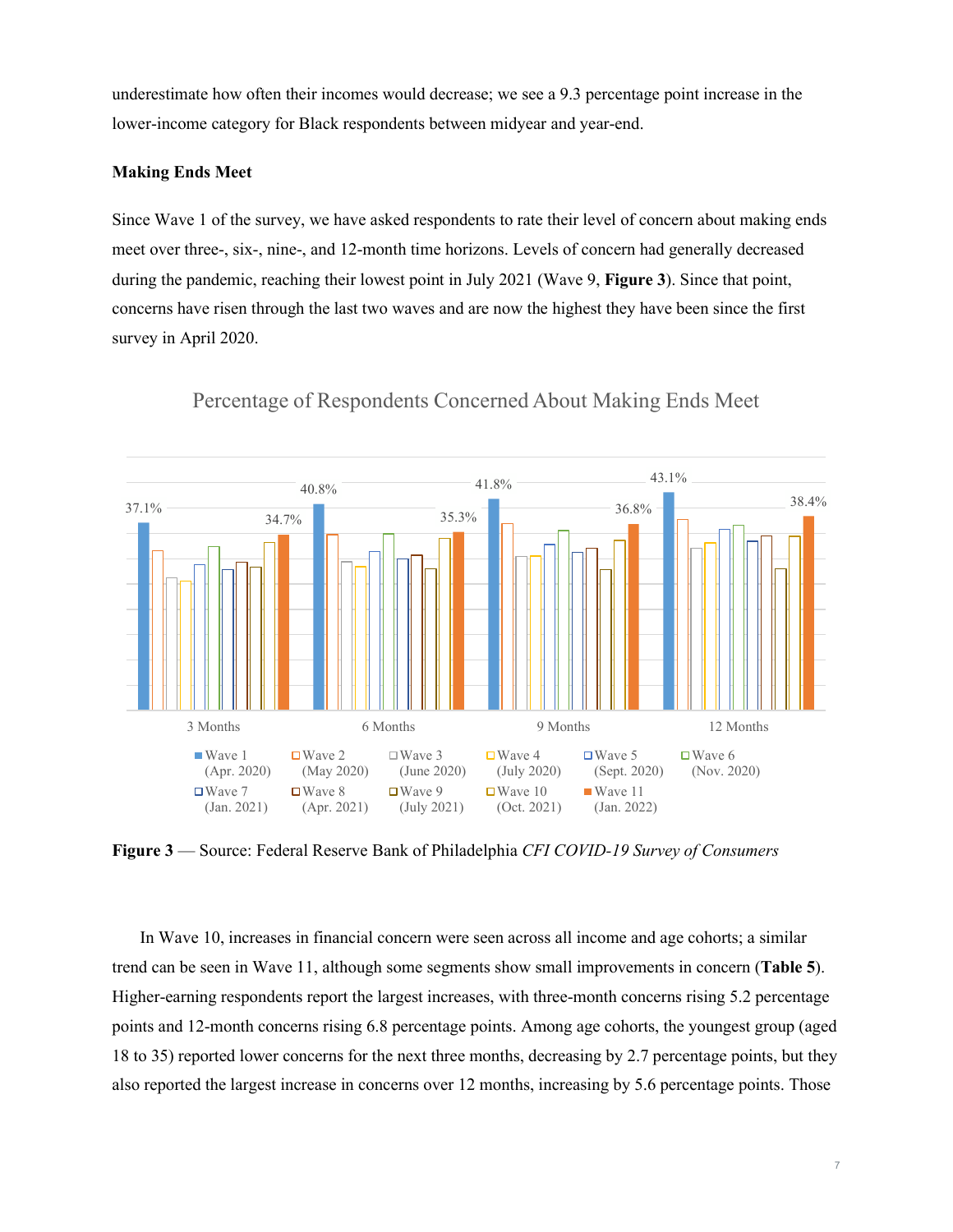aged 36 to 55 reported large increases in both the short and long term, increasing 4.6 and 5.2 percentage points in the three- and 12-month periods, respectively.

|                        | Wave 10-11 Change in 3-Month<br><b>Financial Concern</b> | Wave 10–11 Change in 12-Month<br><b>Financial Concern</b> |
|------------------------|----------------------------------------------------------|-----------------------------------------------------------|
| # of Total Respondents | $1.5\%$                                                  | 4.0%                                                      |
| <b>Income Range</b>    |                                                          |                                                           |
| < \$40,000             | 0.8%                                                     | $3.9\%$                                                   |
| $$40,000 - $75,000$    | $-1.1%$                                                  | $2.0\%$                                                   |
| $$75,000 - $125,000$   | 2.2%                                                     | 4.4%                                                      |
| $$125,000+$            | $5.2\%$                                                  | 6.8%                                                      |
| <b>Age Range</b>       |                                                          |                                                           |
| $18 - 35$              | $-2.7\%$                                                 | $5.6\%$                                                   |
| $36 - 55$              | 4.6%                                                     | 5.2%                                                      |
| $56 - 65$              | 0.8%                                                     | 2.1%                                                      |
| $66+$                  | 0.6%                                                     | $-0.4%$                                                   |

**Table 5** — Source: Federal Reserve Bank of Philadelphia *CFI COVID-19 Survey of Consumers* 

### **Conclusion**

In Wave 11 of the *CFI COVID-19 Survey of Consumers*, we saw small reversals of a number of metrics that had shown improvement through late 2021. Job losses among our respondents increased to 10 percent after dropping below that mark for the first time since the beginning of the pandemic. Likewise, fewer respondents reported working onsite and working normal hours compared with those in Wave 10. In October, despite the improvements noted at the time, financial concerns rose; it is possible that respondents were anticipating that the improvements they were experiencing were going to be short lived, and in January, it appears that they may have been correct. The continued increase in financial concern in Wave 11 may indicate that respondents continue to anticipate that economic improvement is not imminent.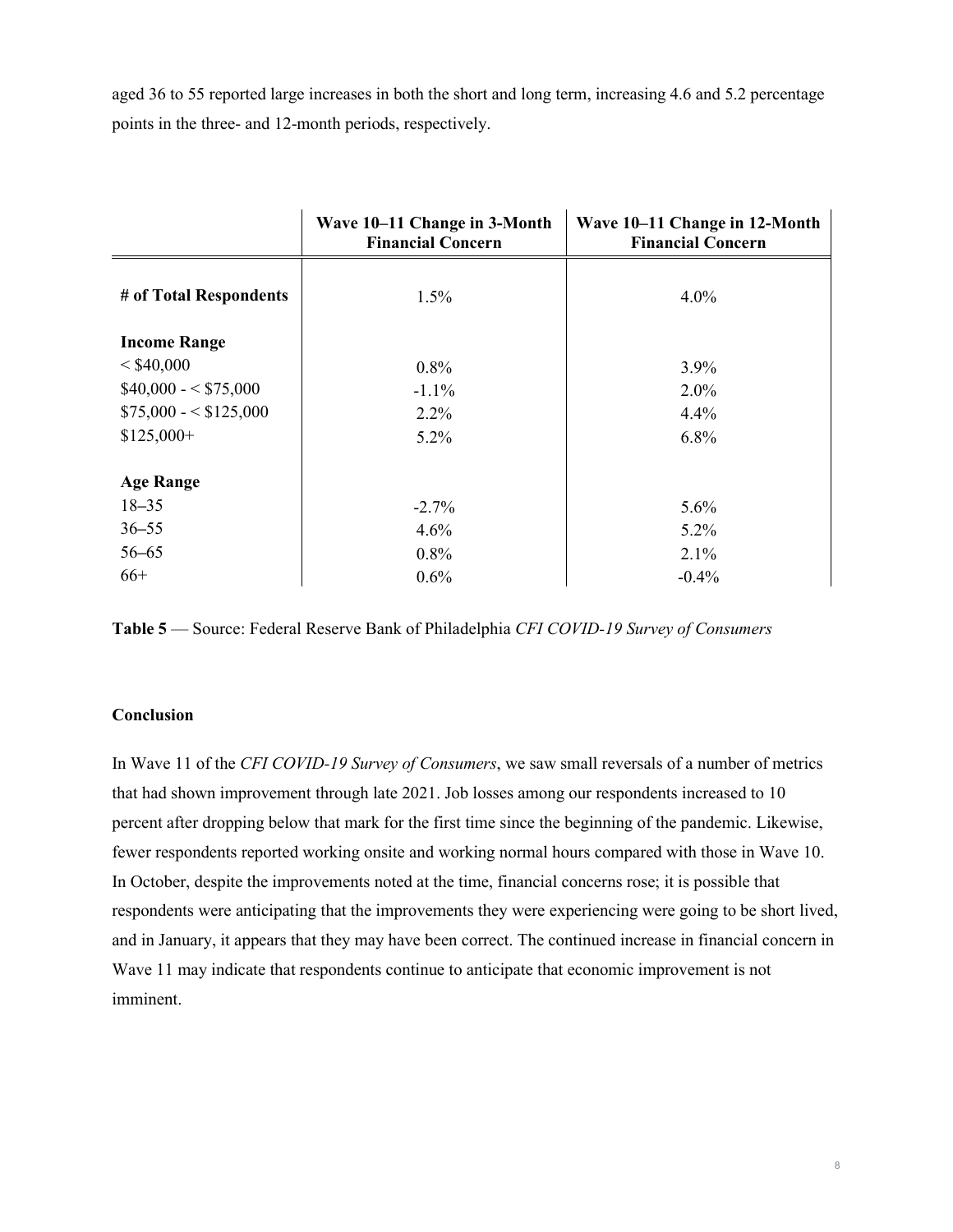## **References**

- Akana, Tom. 2020. *CFI COVID-19 Survey of Consumers An Assessment of the Financial Health and Stability of U.S. Consumers*. Federal Reserve Bank of Philadelphia Consumer Finance Institute Special Report (May 2020). [https://www.philadelphiafed.org/-/media/frbp/assets/consumer](https://www.philadelphiafed.org/-/media/frbp/assets/consumer-finance/reports/cfi-covid-19-survey-of-consumers.pdf)[finance/reports/cfi-covid-19-survey-of-consumers.pdf.](https://www.philadelphiafed.org/-/media/frbp/assets/consumer-finance/reports/cfi-covid-19-survey-of-consumers.pdf)
- Akana, Tom. 2020a. *CFI COVID-19 Survey of Consumers Wave 2 Updates, Impact by Race/Ethnicity, and Early Use of Economic Impact Payments*. Federal Reserve Bank of Philadelphia Consumer Finance Institute Special Report (June 2020). [https://www.philadelphiafed.org/-](https://www.philadelphiafed.org/-/media/frbp/assets/consumer-finance/reports/cfi-covid-19-survey-of-consumers-wave2-updates.pdf) [/media/frbp/assets/consumer-finance/reports/cfi-covid-19-survey-of-consumers-wave2-updates.pdf.](https://www.philadelphiafed.org/-/media/frbp/assets/consumer-finance/reports/cfi-covid-19-survey-of-consumers-wave2-updates.pdf)
- Akana, Tom. 2020b. *CFI COVID-19 Survey of Consumers Wave 3 Reveals Improvements, but Not for Everyone*. Federal Reserve Bank of Philadelphia Consumer Finance Institute Special Report (August 2020). [https://www.philadelphiafed.org/-/media/frbp/assets/consumer-finance/reports/cfi-covid-19](https://www.philadelphiafed.org/-/media/frbp/assets/consumer-finance/reports/cfi-covid-19-survey-of-consumers-wave3-updates.pdf) [survey-of-consumers-wave3-updates.pdf.](https://www.philadelphiafed.org/-/media/frbp/assets/consumer-finance/reports/cfi-covid-19-survey-of-consumers-wave3-updates.pdf)
- Akana, Tom. 2020c. *CFI COVID-19 Survey of Consumers Wave 4 Tracks How the Vulnerable Are Affected More by Job Interruptions and Income Disruptions*. Federal Reserve Bank of Philadelphia Consumer Finance Institute Special Report (September 2020). [https://www.philadelphiafed.org/-](https://www.philadelphiafed.org/-/media/frbp/assets/consumer-finance/reports/cfi-covid-19-survey-of-consumers-wave-4-updates.pdf) [/media/frbp/assets/consumer-finance/reports/cfi-covid-19-survey-of-consumers-wave-4-updates.pdf.](https://www.philadelphiafed.org/-/media/frbp/assets/consumer-finance/reports/cfi-covid-19-survey-of-consumers-wave-4-updates.pdf)
- Akana, Tom. 2020d. *CFI COVID-19 Survey of Consumers Wave 5 Supplies More Details on Disruptions and New Data on Savings*. Federal Reserve Bank of Philadelphia Consumer Finance Institute Special Report (November 2020). [https://www.philadelphiafed.org/-](https://www.philadelphiafed.org/-/media/frbp/assets/consumer-finance/reports/cfi-covid-19-survey-of-consumers-wave-5-updates.pdf) [/media/frbp/assets/consumer-finance/reports/cfi-covid-19-survey-of-consumers-wave-5-updates.pdf.](https://www.philadelphiafed.org/-/media/frbp/assets/consumer-finance/reports/cfi-covid-19-survey-of-consumers-wave-5-updates.pdf)
- Akana, Tom. 2021. *CFI COVID-19 Survey of Consumers Wave 6 Highlights Increasing Financial Concerns and the Impact of the Pandemic on Education Loan Holders*. Federal Reserve Bank of Philadelphia Consumer Finance Institute Special Report (January 2021). [https://www.philadelphiafed.org/-/media/frbp/assets/consumer-finance/reports/cfi-covid-19-survey](https://www.philadelphiafed.org/-/media/frbp/assets/consumer-finance/reports/cfi-covid-19-survey-of-consumers---wave-6-updates.pdf)[of-consumers---wave-6-updates.pdf.](https://www.philadelphiafed.org/-/media/frbp/assets/consumer-finance/reports/cfi-covid-19-survey-of-consumers---wave-6-updates.pdf)
- Akana, Tom. 2021a. *CFI COVID-19 Survey of Consumers Relief Programs, Vaccines, and the Effects of the Crisis on Renters and Mortgage Holders*. Federal Reserve Bank of Philadelphia Consumer Finance Institute Special Report (February 2021). [https://www.philadelphiafed.org/-](https://www.philadelphiafed.org/-/media/frbp/assets/consumer-finance/reports/cfi-covid-19-survey-of-consumers-wave-7-updates.pdf) [/media/frbp/assets/consumer-finance/reports/cfi-covid-19-survey-of-consumers-wave-7-updates.pdf.](https://www.philadelphiafed.org/-/media/frbp/assets/consumer-finance/reports/cfi-covid-19-survey-of-consumers-wave-7-updates.pdf)
- Akana, Tom. 2021b. *CFI COVID-19 Survey of Consumers Recovery Is Starting, but Not for Everyone*. Federal Reserve Bank of Philadelphia Consumer Finance Institute Special Report (July 2021). [https://www.philadelphiafed.org/-/media/frbp/assets/consumer-finance/reports/cfi-covid-19-survey](https://www.philadelphiafed.org/-/media/frbp/assets/consumer-finance/reports/cfi-covid-19-survey-of-consumers-wave-8-updates.pdf)[of-consumers-wave-8-updates.pdf.](https://www.philadelphiafed.org/-/media/frbp/assets/consumer-finance/reports/cfi-covid-19-survey-of-consumers-wave-8-updates.pdf)
- Akana, Tom. 2021c. *CFI COVID-19 Survey of Consumers Cautious Optimism Reigns in Wave 9*. Federal Reserve Bank of Philadelphia Consumer Finance Institute Special Report (September 2021). [https://www.philadelphiafed.org/-/media/frbp/assets/consumer-finance/reports/cfi-covid-19-survey](https://www.philadelphiafed.org/-/media/frbp/assets/consumer-finance/reports/cfi-covid-19-survey-of-consumers--wave-9-updates.pdf)[of-consumers--wave-9-updates.pdf.](https://www.philadelphiafed.org/-/media/frbp/assets/consumer-finance/reports/cfi-covid-19-survey-of-consumers--wave-9-updates.pdf)
- Akana, Tom. 2021d. *CFI COVID-19 Survey of Consumers Employment, Income, and Financial Security as of October 2021*. Federal Reserve Bank of Philadelphia Consumer Finance Institute Special Report (December 2021). [https://www.philadelphiafed.org/-/media/frbp/assets/consumer](https://www.philadelphiafed.org/-/media/frbp/assets/consumer-finance/reports/cfi-covid-19-survey-wave-10-report.pdf)[finance/reports/cfi-covid-19-survey-wave-10-report.pdf.](https://www.philadelphiafed.org/-/media/frbp/assets/consumer-finance/reports/cfi-covid-19-survey-wave-10-report.pdf)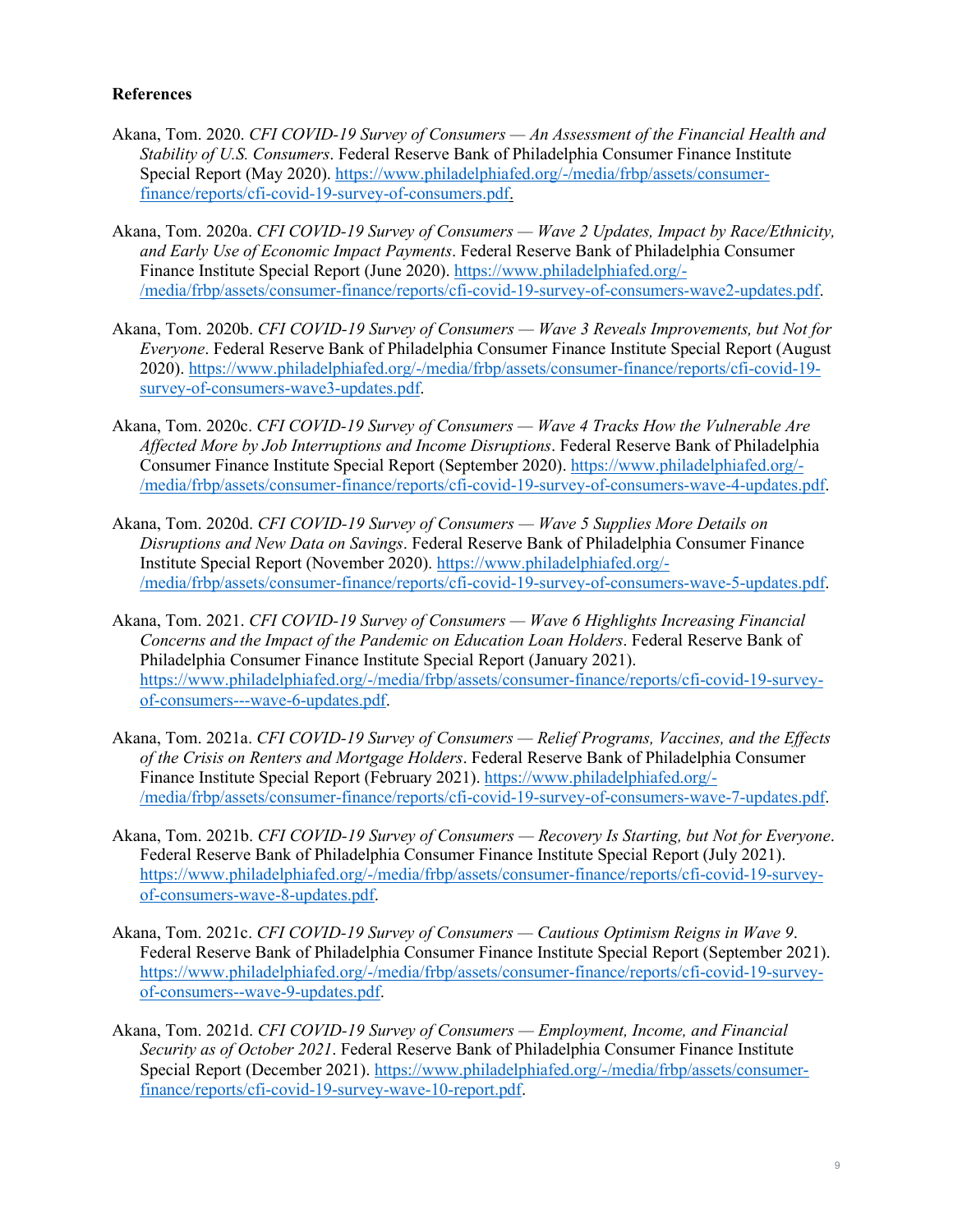#### **Appendix A — Survey Description and Notes Regarding Reweighting of Data**

The survey was conducted by Dynata, an online market research firm providing access to survey panels that are nationally representative of the U.S. Respondents completed a survey designed by the author that collected information on income, employment, and financial security both before and after the COVID-19 crisis began. Responses were managed throughout the survey process to mirror census demographic distributions and to ensure that certain survey populations were appropriately represented (e.g., those with higher incomes, urban and rural residents, and self-employed individuals). While geographic distributions at the state level are consistent with general population distributions, we recognize that finer subsets of the sample may not be fully representative.

It is important to note that this is a cross-sectional survey, not a panel. Therefore, it is not surprising to see changes in subsegment distributions between waves, and we do observe variations in the respondent demographic mix across the waves of the survey. For instance, the percentage of respondents reporting precrisis incomes of less than \$40,000 ranges from a high value of 34.9 percent in Wave 2 to a low value of 19.3 percent in Wave 4 (**Table 6**). The percentage of respondents who are 66 or older peaked at 20.8 percent in Wave 8, compared with a low value of 12.4 percent in Wave 1. The percentage of female respondents ranges from a high value of 58.1 percent in Wave 3 to a low value of 44.9 percent in Wave 8. While variances in any of these categories may lead to minor shifts in the averages for our survey results, combined, they lead to large variances in the top-level averages for the national sample because of the change in the mix.

To account for variances in the core demographic distributions and to generate more level wave-towave comparisons, we have chosen to reweight the results of Waves 2–11 in this report to reflect the income, age, and gender distributions of Wave 1. This allows a more direct comparison of high-level results across surveys. After reweighting, each wave now reflects identical distributions of income, age, and gender (**Table 7**). Reweighting does not lead to changes in previously reported relationships, but sometimes there are changes in magnitudes. All data referenced in this report will reflect the reweighted version of each wave's results, unless specifically noted otherwise; therefore, values reported previously may be different than those referenced here.

Wave 11 of the survey was administered on January 5–17, 2022, and generated 5,000 responses from a national panel of online survey takers aged 18 or older.[2](#page-9-0) After data cleansing, exclusions, and reweighting, 4,564 responses remained to be analyzed from the national sample. As with the previous

<span id="page-9-0"></span><sup>&</sup>lt;sup>2</sup> Waves 1–10 produced 4,000 responses each for the national sample, with an additional oversample of 1,000 records from Federal Reserve Third District for internal analysis. In Wave 11, the oversample was removed to collect a full 5,000 records from the national sample.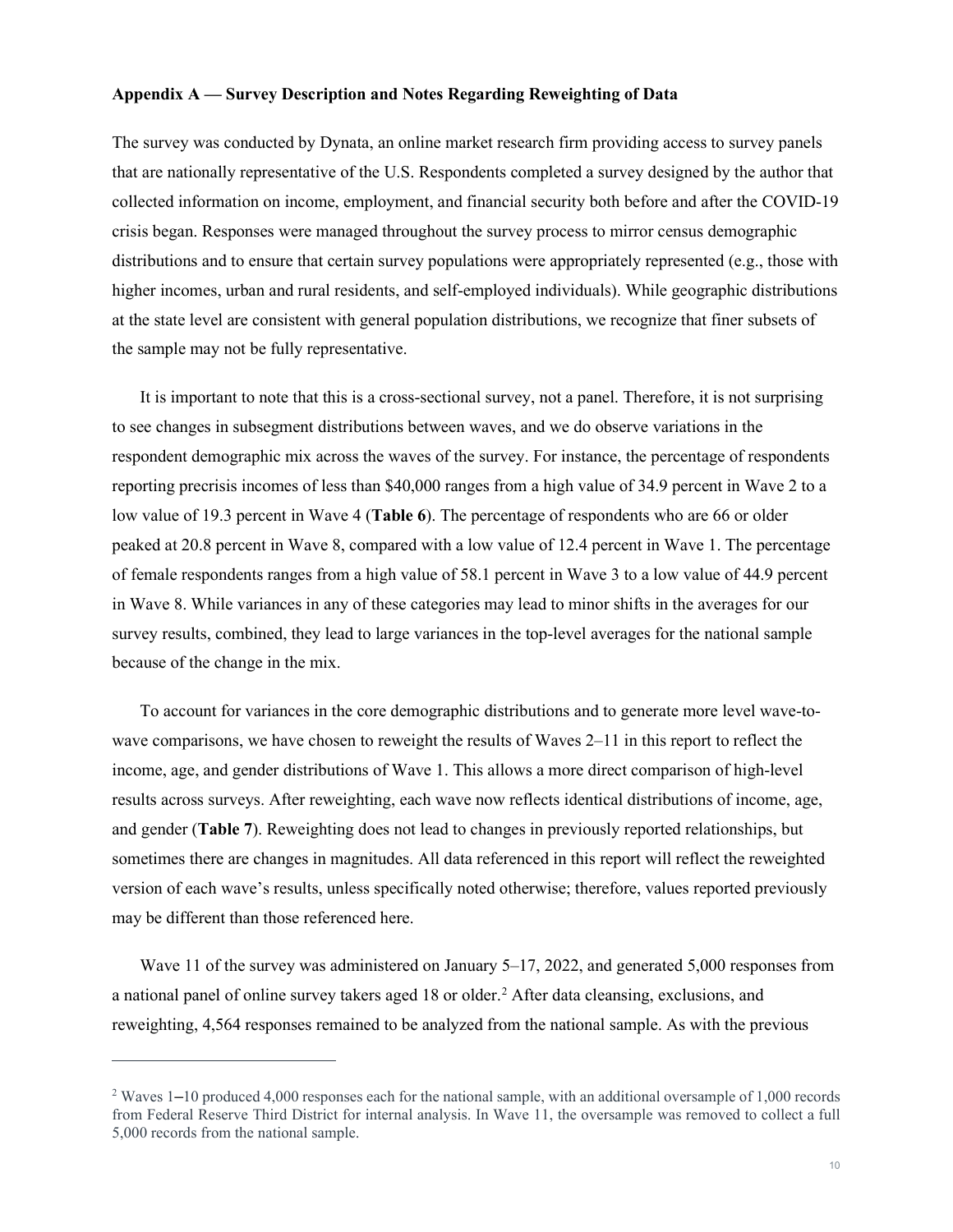waves' results, we clearly see subgroups of the population that continue to be more dramatically affected by social and workplace changes since the crisis began and who expect to be affected further as the crisis stretches into the foreseeable future.

This report discusses the results in the context of four primary levels of segmentation:

- **Income Range**  All income range references that follow refer to respondents' self-reported personal incomes in 2019, prior to any impact from the crisis. Similarly, unless otherwise noted, references to employment (e.g., type of employment or source of income) refer to respondents' selfreported employment status prior to the beginning of the crisis.
- Age Range The respondents selected their current age range.
- **Gender** Respondents selected from Male, Female, or Other to identify their gender. Because of the small number of respondents across all waves who selected Other (less than 20 in any wave), they are excluded from result summaries.
- **Race/Ethnicity** Respondents' racial/ethnic background was provided by Dynata and appended to the response data. Because of limitations in our sample size for some racial/ethnic groups, this analysis focuses on White, Black, and Hispanic respondents.[3](#page-10-0)

<span id="page-10-0"></span><sup>3</sup> For the entirety of this report, *White* will refer to respondents categorized as such and *non-Hispanic. Hispanic* refers to respondents listed as having Hispanic ethnicity, regardless of their racial category.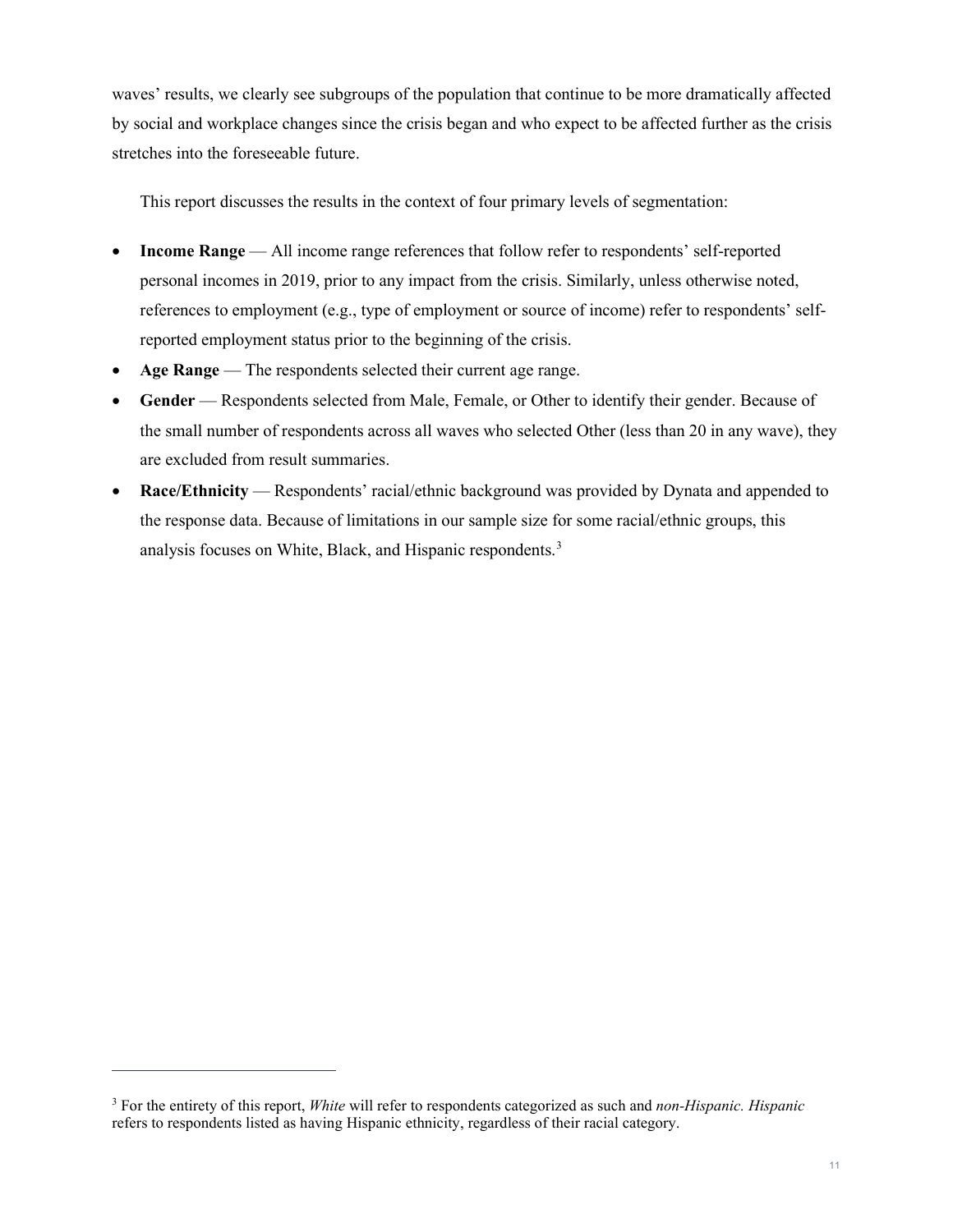## **Appendix B** — **Revisions to Employment Questions in Waves 8 Through 11**

Respondents to the first seven waves of the survey received the same three primary employment questions designed to collect the following:

- 1. Primary source of income (e.g., full-time employment, part-time employment, self-employment, gig work).
- 2. Primary industry (e.g., Retail Sales, Manufacturing, Education).
- 3. Current ability to perform their primary employment (e.g., working normal hours onsite, working reduced hours remotely, temporarily laid off).

An additional three to five questions based on the combination of responses to the previous questions collected more information around return-to-work expectations, employment interruptions, or intention to seek new employment.

Beginning in Wave 8, respondents could receive up to 10 questions about their employment depending on their responses. The new series of questions can be compared with the previous series but provides more detail on respondents' current employment situation. Some key changes to the data collection include the following:

- Respondents were asked if they were employed at the end of 2019, prior to the crisis. A positive response prompted collection of employment type and industry information; a negative response prompted clarification of the respondent's status (retired, student, seeking employment, etc.).
- After establishing their precrisis employment information, respondents were asked if the information they provided was the same at the time of the survey. If respondents indicated that their information was now different, new employment data were collected, including high-level reasons for the change. This allows us to gain insight into employment changes between industries as well as the amount of voluntary versus involuntary job changes.
- The question about employment type now allows respondents to select multiple responses, allowing the identification of people who have multiple forms of employment, (i.e., a full-time position that they supplement with one or more part-time jobs or with gig/freelance work).
- Questions about the ability to work remain intact, with only minor changes to response wording.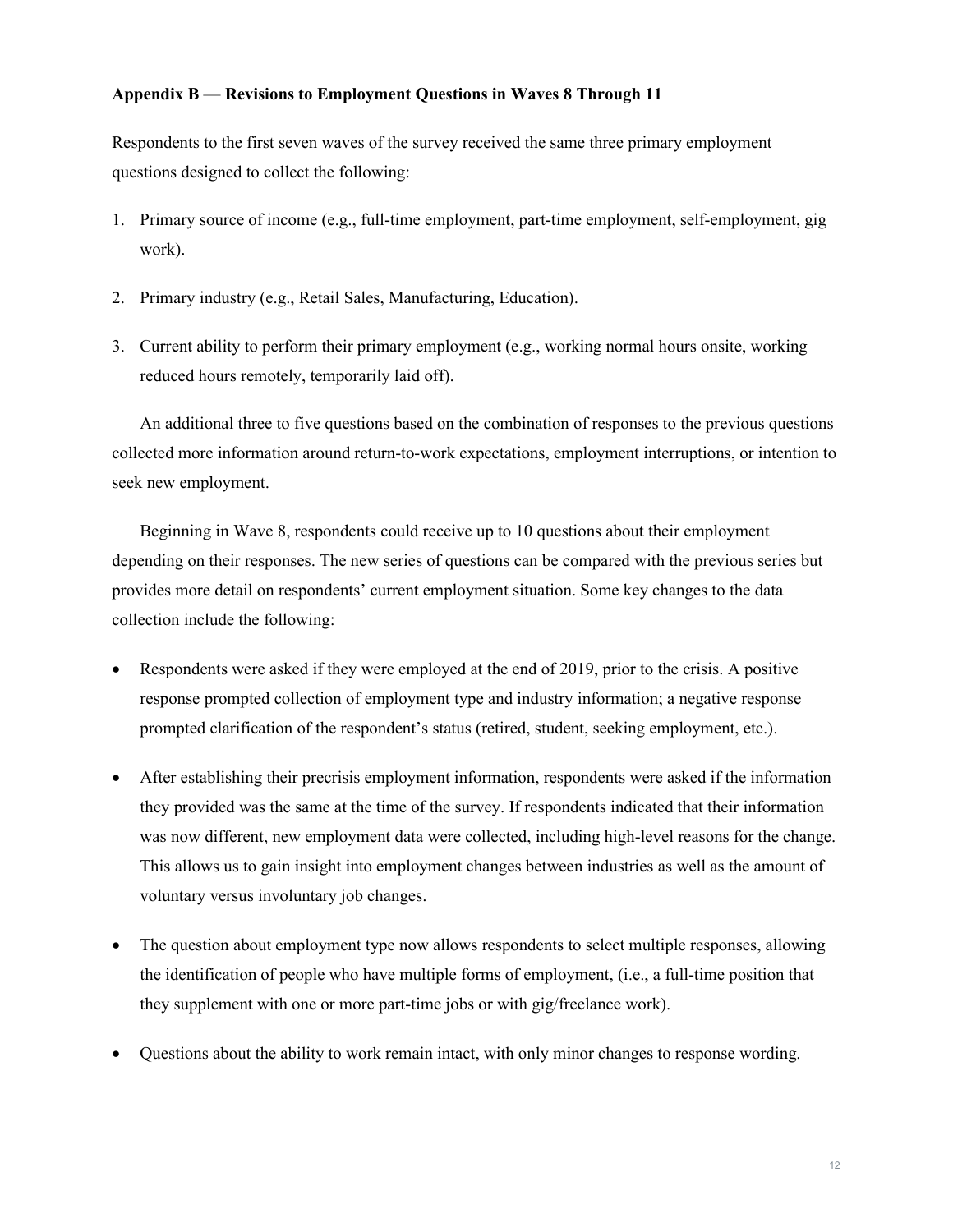## **Appendix C** — **Revisions to Income Questions in Waves 8 Through 11**

Respondents to the first seven waves of the survey received the same three primary income questions designed to collect the following:

- 1. Total personal income before taxes in 2019 (selected from nine income ranges).
- 2. Comparison of income "as of today" to 2019 income (options included increased, same, decreased less than half, decreased more than half, and gone).
- 3. Has your income been lower than today at any point earlier in the crisis (similar response options to item #2 above).

Beginning in Wave 8, we decided that the existing income questions were more appropriate for shorter time frames than we were asking about over a year since the beginning of the pandemic. The original questions had been developed with the belief that the crisis would be relatively short lived and, therefore, focused on more immediate income effects. The new questions focus on full-year impacts to income, including a forward-looking income question as well as adding data about nonemployment income. Changes include:

- Addition of "I had no personal income in 2019" as a response option for the first question (previous waves used "Less than \$20,000" as the lowest income range). This allows us to identify those who entered the crisis with no personal income, while it still allows that group to be segmented consistent to previous reports.
- Respondents were asked to compare their full-year 2020 personal income with their full-year 2019 personal income, using the same options from the previous waves. As we asked for income in ranges, we chose to request the comparison rather than a range to allow for movement within a range (e.g., someone whose income decreased from \$54,000 to \$40,000 would remain in the same range, but we would know that their income had decreased).
- Respondents were then asked to compare their expected full-year 2021 income to their full-year 2020 income, using the same comparison options from the previous question. This question is intended to capture respondents' expectations based on the first quarter of 2021 (which was complete at the time of the survey) and their assumptions about their prospects through the remainder of the year.
- Last, respondents were asked to indicate whether they had received or expected to receive money or financial support from a short list of nonemployment sources, including retirement/pension benefits, government assistance, nonretirement investments, or stimulus payments in 2019, 2020, or 2021.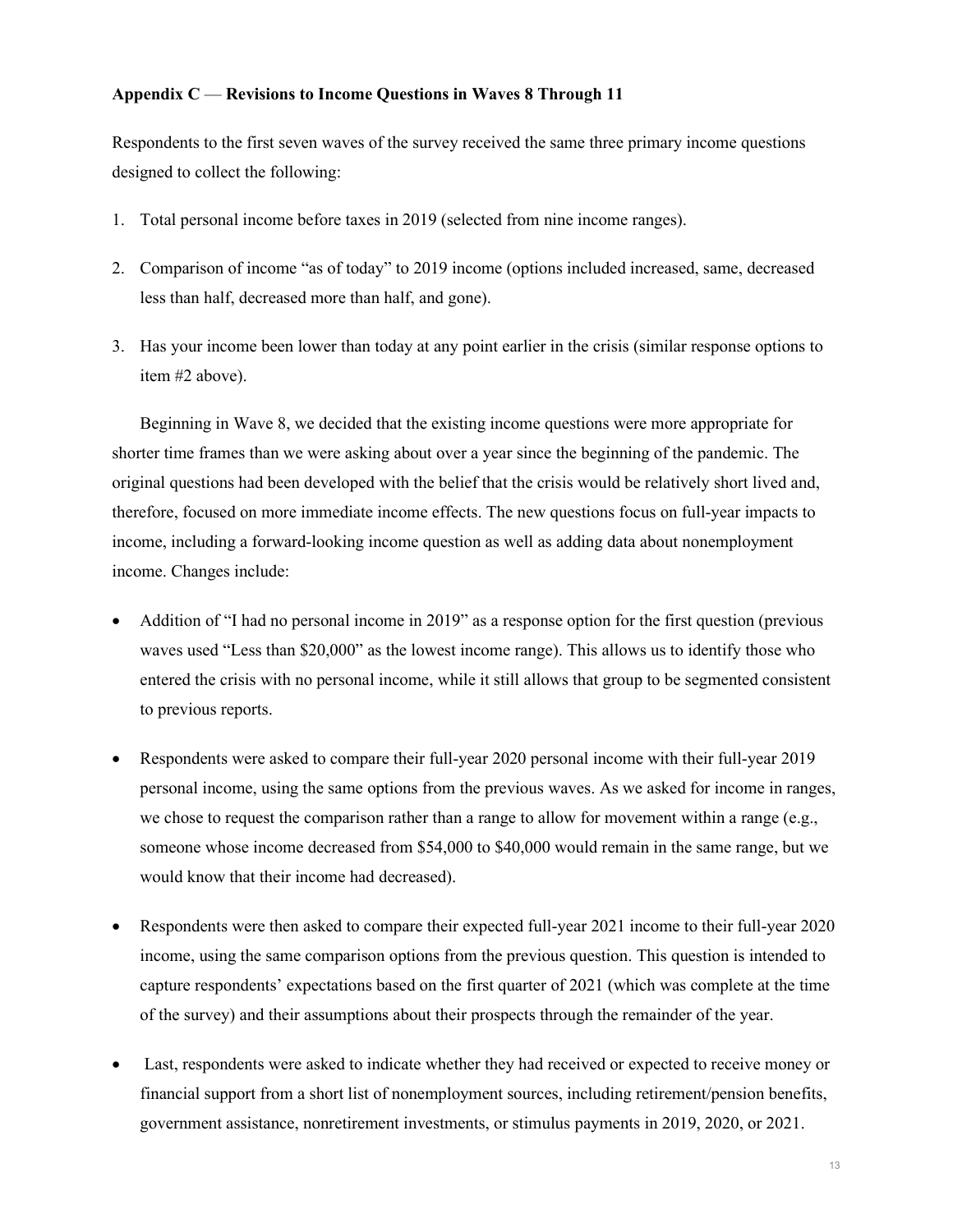# **Appendix D**

This Appendix contains the significant data tables relating to the information collected in Wave 11 of the *CFI COVID-19 Survey of Consumers* and referenced in the main body of this paper.

## **Notes**

- Unless otherwise noted, incomes referenced in this report are respondents' self-reported personal incomes in 2019, prior to any impact from the crisis.
- Statistics relating to respondents' current job status (e.g., remote working, laid off, essential company) are only calculated over the subset of respondents who indicated their income came from some sort of employment; respondents who indicated government benefits, pensions, and similar forms of income are not included in those calculations.
- Statistics relating to Gender exclude respondents who selected Other because of small numbers.

With the exception of Table 6, all tables and figures in this paper reflect data reweighted to match Wave 1 respondent distributions by age, income, and gender, as described previously.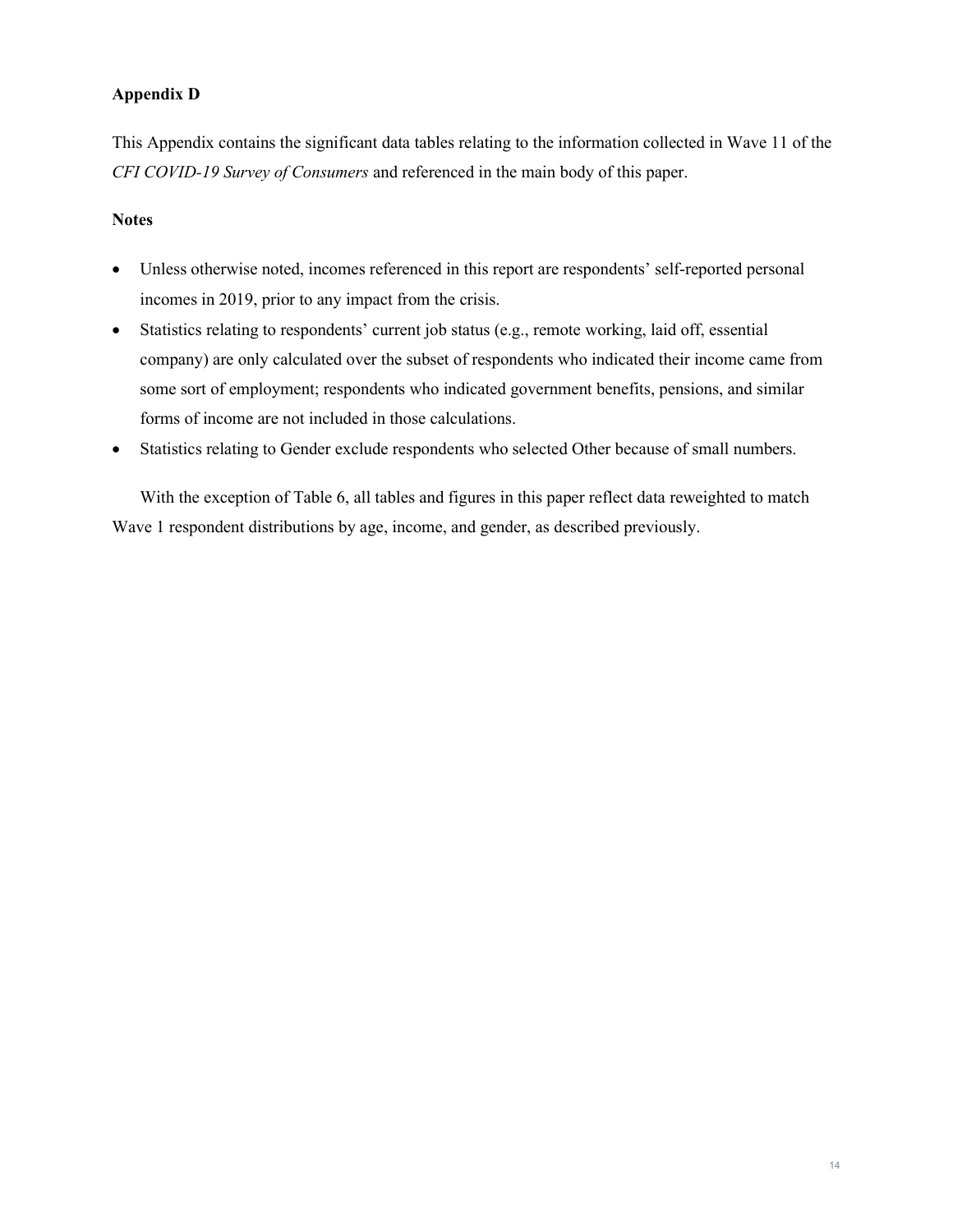| <b>Demographic Segment</b><br><b>Distributions</b> | Wave 1<br>(April 3 - 10, | Wave 2<br>(May 1 - 12, | Wave 3<br>(June 5 - 16, | Wave 4<br>$(July 2 - 13,$ | Wave 5<br>(Sept 1 - 17, | Wave 6<br>$($ Nov 4 - 20, | Wave 7<br>$(Jan 4 - 15,$ | Wave 8<br>(April 5 - 23, | Wave 9<br>$(July 5 - 16,$ | Wave 10<br>$(Oct 4 - 12,$ | Wave 11<br>$(Jan 5 - 17,$ |
|----------------------------------------------------|--------------------------|------------------------|-------------------------|---------------------------|-------------------------|---------------------------|--------------------------|--------------------------|---------------------------|---------------------------|---------------------------|
| <b>UNWEIGHTED SAMPLES</b>                          | 2020                     | 2020                   | 2020                    | 2020                      | 2020                    | 2020                      | 2021)                    | 2021)                    | 2021)                     | 2021)                     | 2022)                     |
| # of Total Respondents                             | 3,504                    | 3,439                  | 3,399                   | 3,497                     | 3,570                   | 3,449                     | 3,474                    | 3,560                    | 3,622                     | 3,605                     | 4,573                     |
| by Income Range                                    |                          |                        |                         |                           |                         |                           |                          |                          |                           |                           |                           |
| No Income*                                         |                          |                        |                         |                           |                         |                           |                          | 2.8%                     | $3.2\%$                   | $3.0\%$                   | 3.0%                      |
| $<$ \$40,000                                       | 29.5%                    | 34.9%                  | 29.0%                   | 19.3%                     | 23.8%                   | 27.7%                     | 26.3%                    | 25.3%                    | 26.1%                     | 27.0%                     | 24.3%                     |
| $$40,000 - $75,000$                                | 26.7%                    | 26.4%                  | 27.6%                   | 29.2%                     | 26.1%                   | 25.6%                     | 27.8%                    | 22.3%                    | 26.4%                     | 26.1%                     | 24.5%                     |
| $$75,000 - $125,000$                               | 25.6%                    | 23.9%                  | 25.4%                   | 28.6%                     | 26.7%                   | 25.9%                     | 24.6%                    | 24.8%                    | 24.5%                     | 24.9%                     | 25.9%                     |
| $$125,000+$                                        | 18.3%                    | 14.9%                  | 18.0%                   | 22.8%                     | 23.4%                   | 20.7%                     | 21.3%                    | 24.7%                    | 19.8%                     | 18.9%                     | 22.2%                     |
| by Age Range                                       |                          |                        |                         |                           |                         |                           |                          |                          |                           |                           |                           |
| 18-35                                              | 26.4%                    | 24.6%                  | 26.4%                   | 28.5%                     | 21.7%                   | 21.3%                     | 20.8%                    | 19.8%                    | 29.8%                     | 31.5%                     | 29.5%                     |
| $36 - 55$                                          | 42.0%                    | 37.4%                  | 35.1%                   | 36.9%                     | 39.2%                   | 40.1%                     | 40.0%                    | 36.5%                    | 36.5%                     | 39.0%                     | 41.0%                     |
| 56-65                                              | 19.1%                    | 21.5%                  | 22.2%                   | 20.0%                     | 22.0%                   | 20.5%                     | 21.0%                    | 22.8%                    | 16.8%                     | 14.8%                     | 16.6%                     |
| $66+$                                              | 12.4%                    | 16.5%                  | 16.3%                   | 14.5%                     | 17.2%                   | 18.1%                     | 18.2%                    | 20.8%                    | 17.0%                     | 14.8%                     | 12.9%                     |
| by Gender                                          |                          |                        |                         |                           |                         |                           |                          |                          |                           |                           |                           |
| Male                                               | 47.0%                    | 44.1%                  | 41.7%                   | 51.6%                     | 47.1%                   | 47.2%                     | 49.0%                    | 54.9%                    | 51.0%                     | 51.2%                     | 50.0%                     |
| Female                                             | 52.8%                    | 55.7%                  | 58.1%                   | 48.3%                     | 52.8%                   | 52.4%                     | 51.0%                    | 44.9%                    | 48.7%                     | 48.6%                     | 49.7%                     |
| by Race/Ethnicity                                  |                          |                        |                         |                           |                         |                           |                          |                          |                           |                           |                           |
| White (Non-Hispanic)                               | 69.8%                    | 69.9%                  | 71.4%                   | 71.2%                     | 75.8%                   | 79.1%                     | 71.5%                    | 75.3%                    | 70.8%                     | 75.0%                     | 71.3%                     |
| African American / Black                           | 10.3%                    | 11.7%                  | 11.0%                   | 10.7%                     | 6.8%                    | 5.6%                      | 10.4%                    | 9.5%                     | 12.8%                     | 9.5%                      | 9.6%                      |
| Hispanic                                           | 12.2%                    | 9.9%                   | 8.4%                    | 10.0%                     | $9.0\%$                 | $5.0\%$                   | 8.4%                     | 8.5%                     | 10.2%                     | $9.0\%$                   | 11.9%                     |
| Other                                              | $7.0\%$                  | 7.4%                   | 8.4%                    | 7.5%                      | 7.9%                    | 7.0%                      | 9.6%                     | 6.4%                     | 6.2%                      | 6.4%                      | 7.1%                      |
| Unknown                                            | 0.6%                     | 1.2%                   | 0.7%                    | 0.6%                      | 0.4%                    | 3.3%                      | 0.1%                     | 0.2%                     | $0.0\%$                   | 0.1%                      | $0.0\%$                   |

# **Table 6** — Demographic Segment Distributions Unweighted

\*Not separated in Waves 1-7.